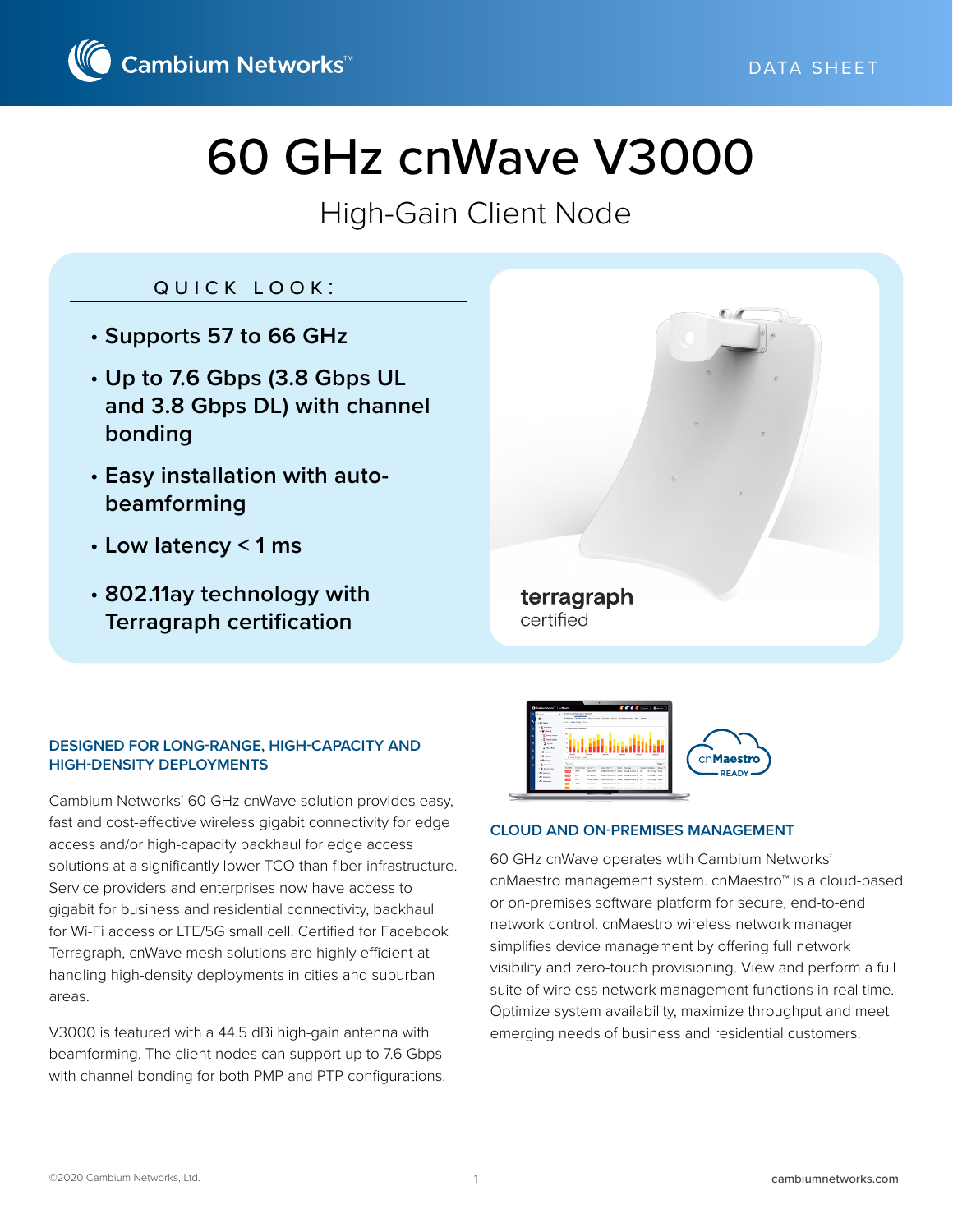

## 60 GHz cnWave V3000 Client Node

## Specifications

| <b>Spectrum</b>             |                                                    |
|-----------------------------|----------------------------------------------------|
| <b>Frequency</b><br>Range   | 57 to 66 GHz in a single SKU                       |
| <b>Channel Width</b>        | 2.16 GHz, 4.32 GHz <sup>*</sup>                    |
|                             | <b>Carrier Bonding</b> * Up to 2 adjacent channels |
| Mode of<br><b>Operation</b> | PMP or Mesh, PTP                                   |
|                             |                                                    |

| Interface                    |                                                                                                    |
|------------------------------|----------------------------------------------------------------------------------------------------|
| <b>Channel Access</b>        | TDMA/TDD                                                                                           |
| <b>Ethernet</b><br>Interface | 1 x 100/1000/10G BaseT with PoE In,<br>1 x 100/1000 BaseT with 802.3at PoE Out,<br>$1 \times$ SFP+ |

| <b>Ethernet</b>                     |                                             |
|-------------------------------------|---------------------------------------------|
| Protocol<br><b>Supported</b>        | IPv4. IPv6                                  |
| <b>Network</b><br><b>Management</b> | cnMaestro, HTTP, HTTPS, SNMP v2c & v3       |
| <b>MTU</b>                          | $4,000$ bytes                               |
| <b>VLAN</b> *                       | 802.1ad (QinQ), 802.1Q with 802.1p priority |
| QoS*                                | 4 Level QoS, DSCP and VLAN Tag              |

| <b>Security</b>                    |                        |
|------------------------------------|------------------------|
| <b>Encryption</b>                  | 128-bit AES (optional) |
| <b>Firmware</b><br><b>Security</b> | Signed Firmware Images |

| <b>Performance</b>                               |                                                    |
|--------------------------------------------------|----------------------------------------------------|
| <b>Modulation &amp;</b><br><b>Coding Schemes</b> | MCS-0 (BPSK) to MCS-12 (16-QAM)                    |
| Latency                                          | $< 1$ ms                                           |
| <b>Maximum EIRP</b>                              | 60.5 dBm                                           |
|                                                  |                                                    |
| <b>Antenna</b>                                   |                                                    |
| Gain                                             | 44.5 dBi                                           |
| <b>Type</b>                                      | Integrated                                         |
| <b>Beamforming</b><br><b>Scan Range</b>          | $+/- 2^{\circ}$ azimuth, $+/- 1^{\circ}$ elevation |
| <b>Beam Width</b>                                | $0.8^{\circ}$                                      |

| <b>Powering</b>             |                                                                  |
|-----------------------------|------------------------------------------------------------------|
| <b>Type</b>                 | Passive PoE (42-57V) without AUX PoE Out<br>in use               |
| <b>Power</b><br>Consumption | 55 W with AUX PoE Out in use.<br>30 W without AUX PoE Out in use |

| <b>Physical</b>                            |                                                                                                 |
|--------------------------------------------|-------------------------------------------------------------------------------------------------|
| <b>Environmental</b>                       | IP66/67                                                                                         |
| <b>Temperature</b>                         | -40°C to 60°C (-40°F to 140°F)                                                                  |
| <b>Mean Time</b><br><b>Between Failure</b> | > 40 years                                                                                      |
| Weight                                     | $<$ 4 kg (8.8 lbs)                                                                              |
| <b>Dimensions</b><br>WxHxD                 | 346 mm x 414 mm x 344 mm<br>$(13.6 \text{ in } \times 16.3 \text{ in } \times 13.5 \text{ in})$ |
| <b>Wind Survival</b>                       | 200 km/h (124 mi/h)                                                                             |

\* *Available in future release*